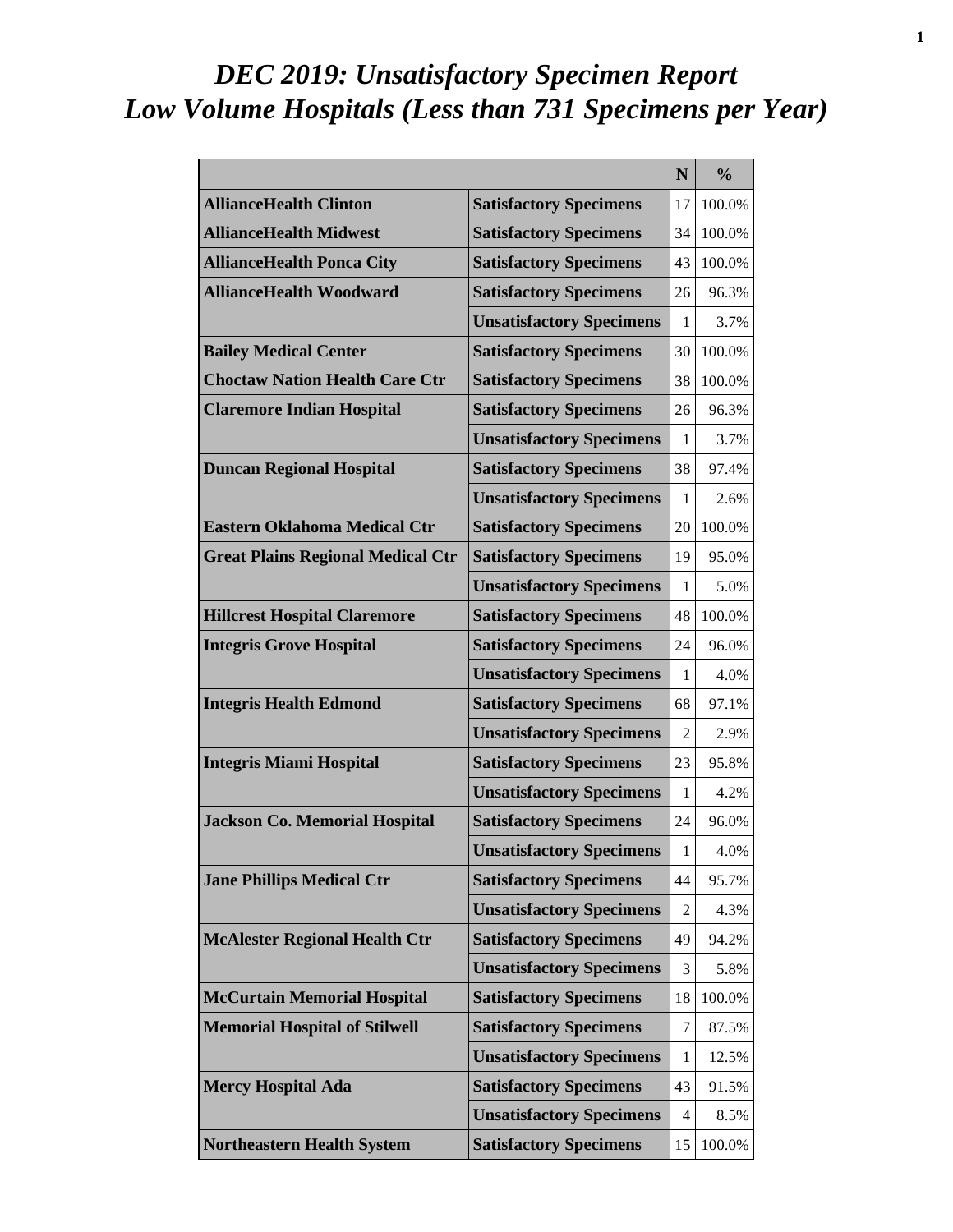# *DEC 2019: Unsatisfactory Specimen Report Low Volume Hospitals (Less than 731 Specimens per Year)*

|                                        |                                 | N              | $\frac{0}{\alpha}$ |
|----------------------------------------|---------------------------------|----------------|--------------------|
| <b>OSU Medical Center</b>              | <b>Satisfactory Specimens</b>   | 30             | 96.8%              |
|                                        | <b>Unsatisfactory Specimens</b> | 1              | 3.2%               |
| <b>Southwestern Medical Center</b>     | <b>Satisfactory Specimens</b>   | 44             | 97.8%              |
|                                        | <b>Unsatisfactory Specimens</b> | 1              | 2.2%               |
| <b>St. John Owasso</b>                 | <b>Satisfactory Specimens</b>   | 40             | 97.6%              |
|                                        | <b>Unsatisfactory Specimens</b> | 1              | 2.4%               |
| <b>St. Mary's Regional Medical Ctr</b> | <b>Satisfactory Specimens</b>   | 20             | 100.0%             |
| <b>Weatherford Regional Hospital</b>   | <b>Satisfactory Specimens</b>   | $\overline{4}$ | 80.0%              |
|                                        | <b>Unsatisfactory Specimens</b> | 1              | 20.0%              |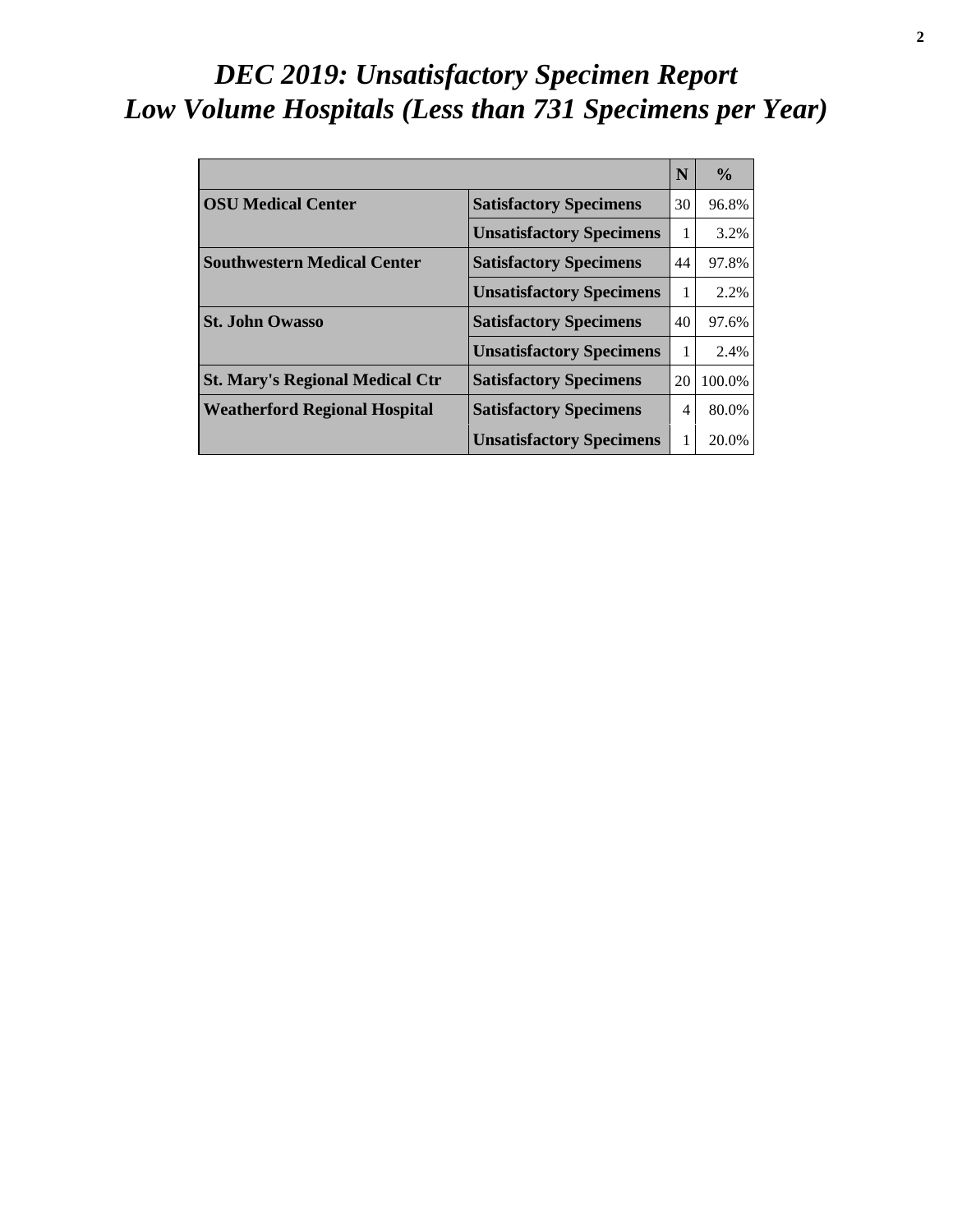#### *DEC 2019: Unsatisfactory Specimen Report Low Volume Hospitals (Less than 731 Specimens per Year)*

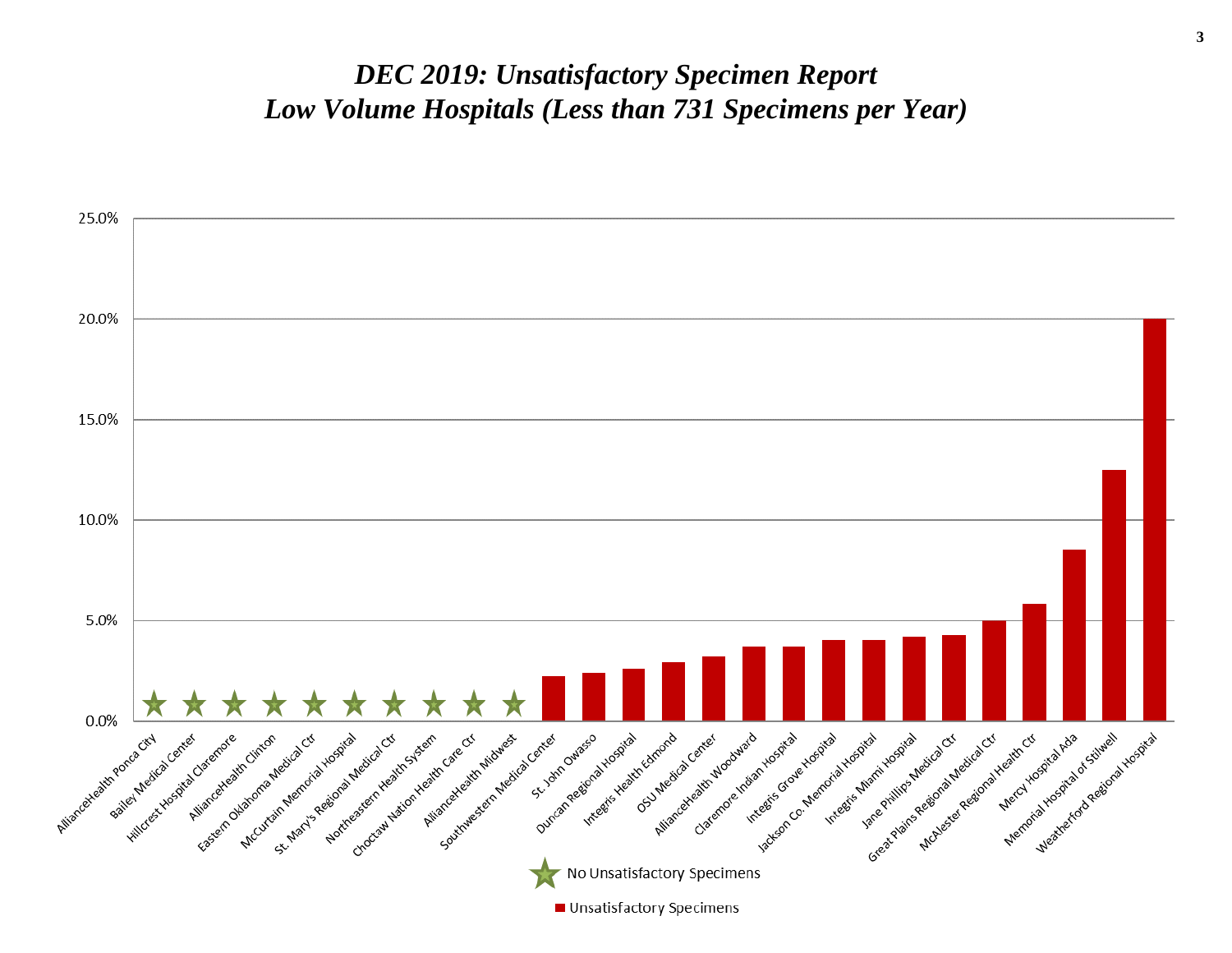# *DEC 2019: Unsatisfactory Specimen Report Medium Volume Hospitals (731-2499 Specimens per Year)*

|                                          |                                 | N              | $\frac{0}{0}$ |
|------------------------------------------|---------------------------------|----------------|---------------|
| <b>AllianceHealth Durant</b>             | <b>Satisfactory Specimens</b>   | 74             | 98.7%         |
|                                          | <b>Unsatisfactory Specimens</b> | 1              | 1.3%          |
| <b>Chickasaw Nation Medical Ctr</b>      | <b>Satisfactory Specimens</b>   | 70             | 94.6%         |
|                                          | <b>Unsatisfactory Specimens</b> | 4              | 5.4%          |
| <b>Comanche Co. Memorial Hosp</b>        | <b>Satisfactory Specimens</b>   | 100            | 97.1%         |
|                                          | <b>Unsatisfactory Specimens</b> | 3              | 2.9%          |
| <b>Hillcrest Hospital South</b>          | <b>Satisfactory Specimens</b>   | 96             | 95.0%         |
|                                          | <b>Unsatisfactory Specimens</b> | 5              | 5.0%          |
| <b>Integris Bass Baptist Health Ctr</b>  | <b>Satisfactory Specimens</b>   | 76             | 96.2%         |
|                                          | <b>Unsatisfactory Specimens</b> | 3              | 3.8%          |
| <b>Integris Canadian Valley Hospital</b> | <b>Satisfactory Specimens</b>   | 83             | 97.6%         |
|                                          | <b>Unsatisfactory Specimens</b> | $\overline{c}$ | 2.4%          |
| <b>Integris Southwest Medical Ctr</b>    | <b>Satisfactory Specimens</b>   | 89             | 100.0%        |
| <b>Lakeside Women's Hospital</b>         | <b>Satisfactory Specimens</b>   | 108            | 100.0%        |
| <b>Mercy Hospital Ardmore</b>            | <b>Satisfactory Specimens</b>   | 67             | 94.4%         |
|                                          | <b>Unsatisfactory Specimens</b> | 4              | 5.6%          |
| <b>Saint Francis Hospital South</b>      | <b>Satisfactory Specimens</b>   | 83             | 93.3%         |
|                                          | <b>Unsatisfactory Specimens</b> | 6              | 6.7%          |
| <b>Saint Francis Muskogee</b>            | <b>Satisfactory Specimens</b>   | 44             | 100.0%        |
| <b>St. Anthony Hospital</b>              | <b>Satisfactory Specimens</b>   | 86             | 95.6%         |
|                                          | <b>Unsatisfactory Specimens</b> | 4              | 4.4%          |
| <b>St. Anthony Shawnee Hospital</b>      | <b>Satisfactory Specimens</b>   | 61             | 98.4%         |
|                                          | <b>Unsatisfactory Specimens</b> | 1              | 1.6%          |
| <b>Stillwater Medical Center</b>         | <b>Satisfactory Specimens</b>   | 62             | 100.0%        |
| <b>WW Hastings Indian Hospital</b>       | <b>Satisfactory Specimens</b>   | 61             | 98.4%         |
|                                          | <b>Unsatisfactory Specimens</b> | 1              | 1.6%          |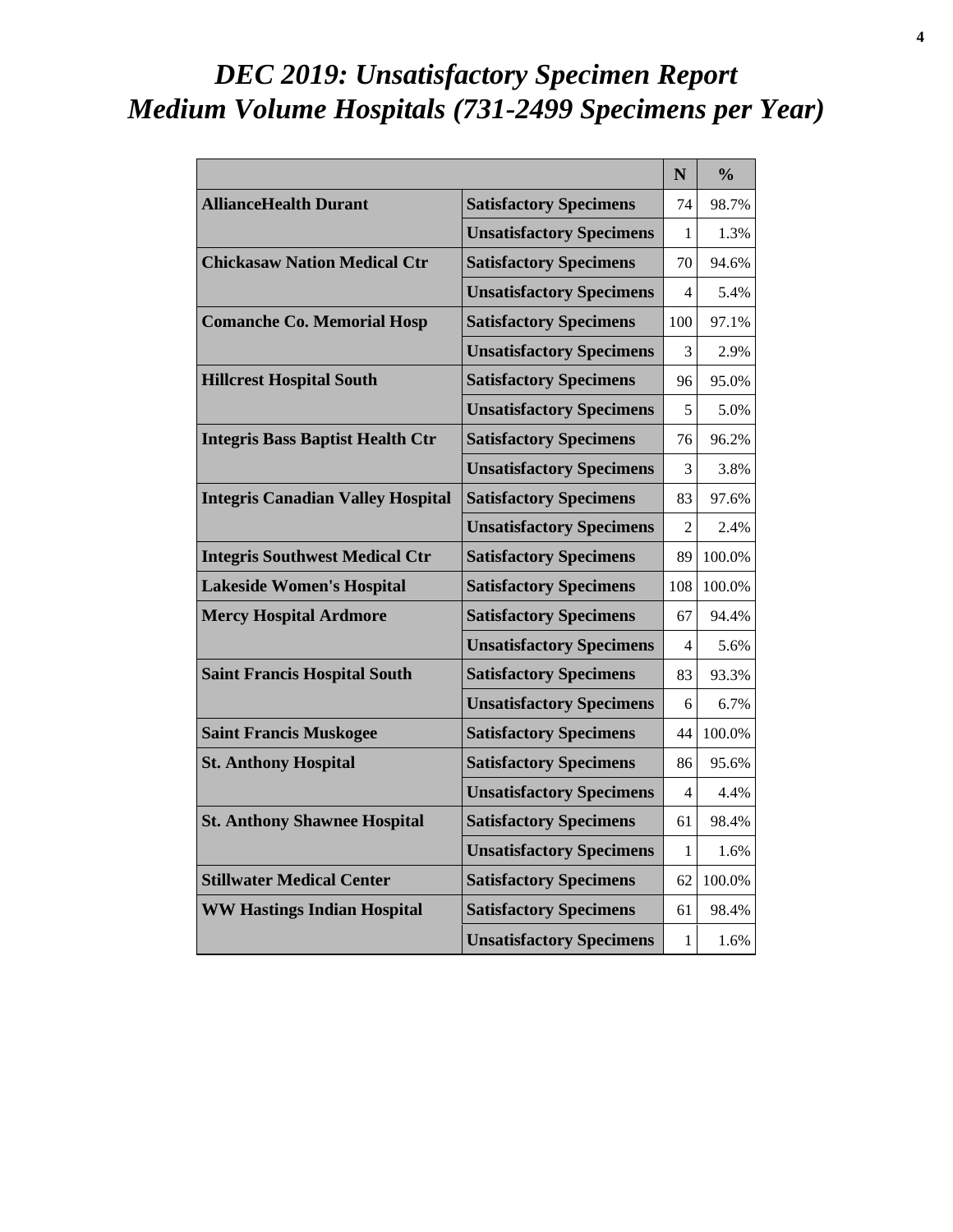#### *DEC 2019: Unsatisfactory Specimen Report Medium Volume Hospitals (731-2499 Specimens per Year)*

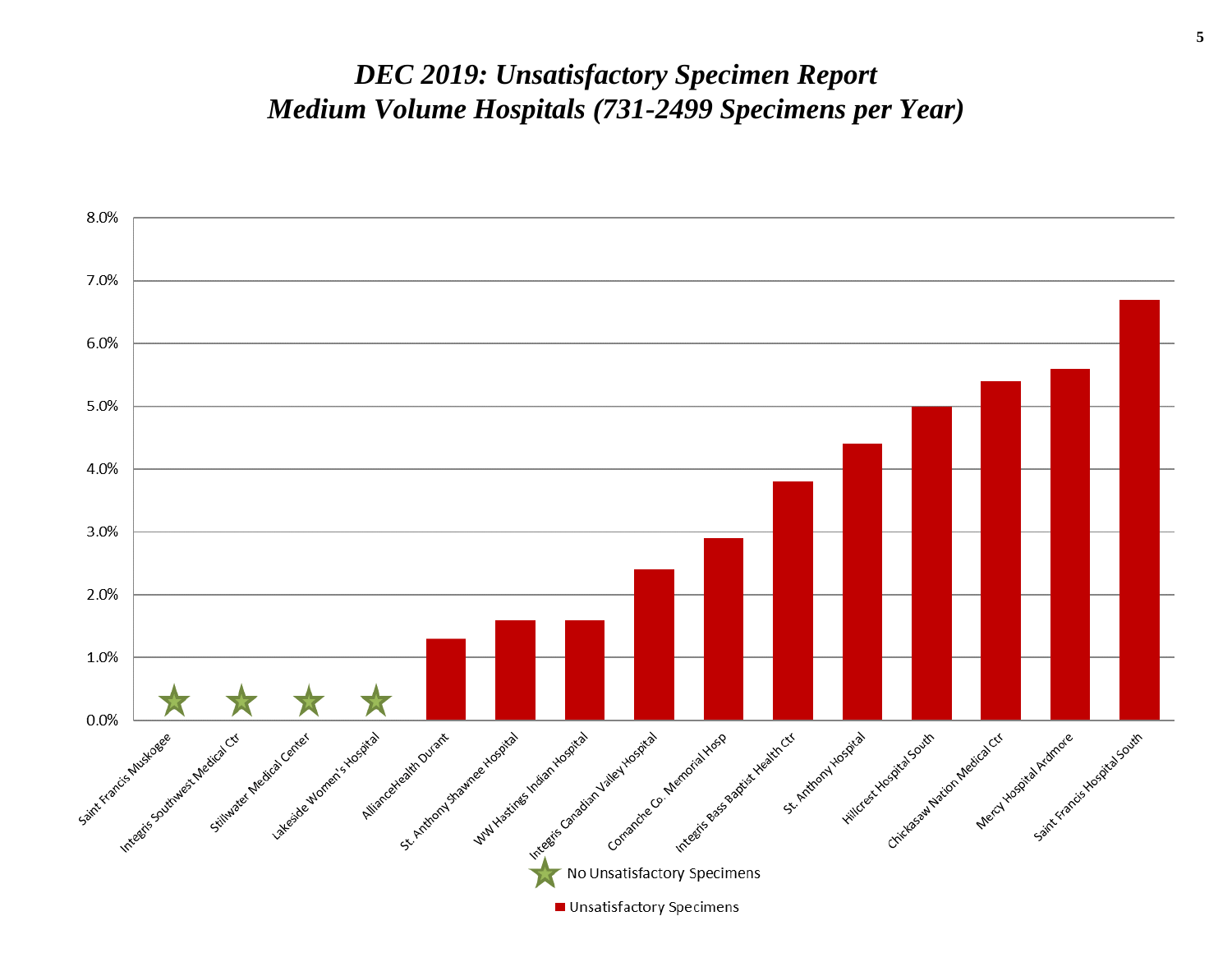# *DEC 2019: Unsatisfactory Specimen Report High Volume Hospitals (2500 or More Specimens per Year)*

|                                          |                                 | N   | $\frac{0}{0}$ |
|------------------------------------------|---------------------------------|-----|---------------|
| <b>Children's Hosp at OU Medical Ctr</b> | <b>Satisfactory Specimens</b>   | 419 | 98.6%         |
|                                          | <b>Unsatisfactory Specimens</b> | 6   | 1.4%          |
| <b>Hillcrest Medical Center</b>          | <b>Satisfactory Specimens</b>   | 261 | 98.1%         |
|                                          | <b>Unsatisfactory Specimens</b> | 5   | 1.9%          |
| <b>Integris Baptist Medical Ctr-OKC</b>  | <b>Satisfactory Specimens</b>   | 318 | 99.7%         |
|                                          | <b>Unsatisfactory Specimens</b> | 1   | 0.3%          |
| <b>Mercy Hospital Oklahoma City</b>      | <b>Satisfactory Specimens</b>   | 348 | 97.5%         |
|                                          | <b>Unsatisfactory Specimens</b> | 9   | 2.5%          |
| <b>Norman Regional Health System</b>     | <b>Satisfactory Specimens</b>   | 241 | 99.6%         |
|                                          | <b>Unsatisfactory Specimens</b> | 1   | $0.4\%$       |
| <b>Saint Francis Hospital</b>            | <b>Satisfactory Specimens</b>   | 508 | 99.2%         |
|                                          | <b>Unsatisfactory Specimens</b> | 4   | 0.8%          |
| <b>St. John Medical Center</b>           | <b>Satisfactory Specimens</b>   | 217 | 98.6%         |
|                                          | <b>Unsatisfactory Specimens</b> | 3   | 1.4%          |